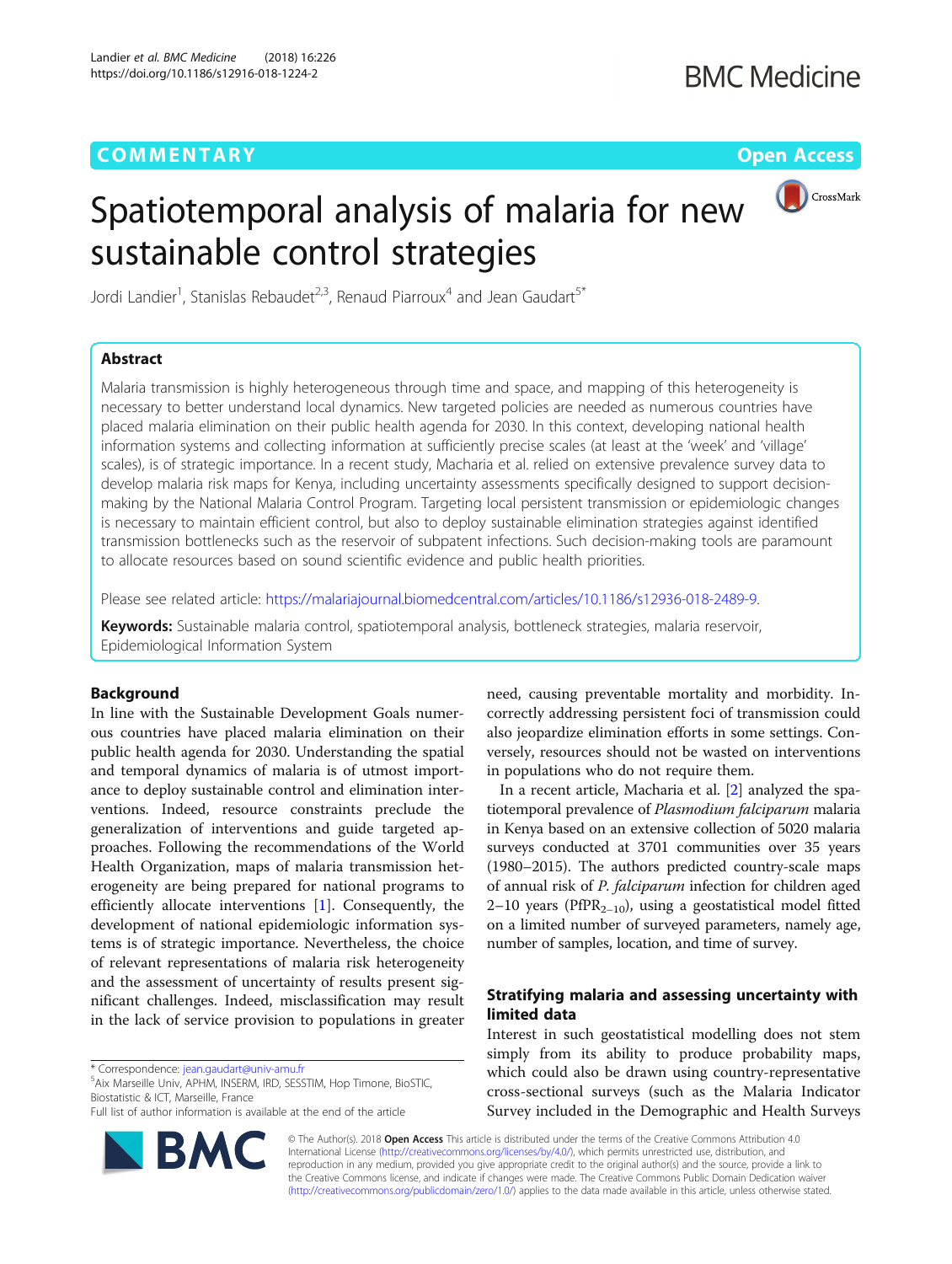program), but also from its inclusion of estimates of the certainty of malaria risk prediction, which can prove very useful for decision-making. Building on limited assumptions and extensive prevalence data, as the authors were able to do in Kenya, is close to ideal, albeit not always possible. The contribution of historical data to the assessment of the current situation deserves attention, considering changes in the diagnostic methods, from microscopy to rapid diagnostic tests (RDTs), as well as changes in malaria epidemiology.

Microscopy is the only consistent laboratory method allowing comparison of cross-sectional survey results over 35 years, as presented by Macharia et al. [[2\]](#page-2-0); however, there are limitations to the use of microscopically defined prevalence as a general indicator of malaria transmission. The interpretation of a given prevalence value, such as 'PfPR<sub>2–10</sub>' changes with malaria epidemiology and transmission intensity, and specific human and vector behaviors result in high risks for different population groups. For example, in Southeast Asia, unlike in Kenya, young adult males are at highest risk through occupational exposure to forest-dwelling vectors. In addition, the percentage of asymptomatic subpatent infections undetectable by microscopy and RDT increases with decreasing incidence, which makes estimating the size of the parasite reservoir more difficult in low transmission settings. These subpatent infections could represent more than 80% of carriers in some settings, and they have been shown to contribute to malaria persistence and epidemic recurrence [[3](#page-2-0)–[5](#page-2-0)]. Finally, local changes in the interpretation of prevalence-based indicators can also result from middle- to long-term modifications of the malaria transmission environment (deforestation, irrigation works, changing behavior of vectors, etc.) [\[6](#page-2-0)]. Therefore, context-specific prevalence indicators would likely have to be developed to identify subpatent infections.

The generalization of RDTs has led to a drastic increase in the proportion of laboratory-confirmed malaria episodes reported by health systems. Indeed, RDTs require a lower level of equipment and skills, and a much less stringent quality control compared to microscopy. RDT deployment in health centers or at community level across entire countries has significantly improved access to diagnosis and treatment for populations, as well as contributing to improving the precision and reliability of malaria clinical incidence estimates, with the caveat that pfhrp2- and pfhrp3-deleted clones do not reach high prevalence [\[7](#page-2-0)].

Consequently, based on data available from public healthcare providers, annual parasite incidence-based stratification remains the recommended strategy. While it sometimes relies on outdated incomplete datasets at a very coarse spatial scale, the continued support and investments to develop national health information systems have resulted in improving quality, completion, and resolution of available incidence datasets. Incidence recorded routinely and continuously at the local level (community health worker, health center, etc.) provides valuable additional spatiotemporal information rarely captured by cross-sectional surveys.

Countries with a reactive surveillance system and nationwide retrospective data already have the capacity to report incidence-based analysis of malaria trends [\[8](#page-2-0), [9](#page-2-0)]. Without relying on prevalence, incidence maps and models also provide useful information on temporal trends of malaria, matched with uncertainty levels, ultimately guiding elimination programs with relevant information for decision-making, prioritization, and adjustment of on-going interventions. The combination of incidence series with specifically collected prevalence data using sufficiently sensitive tests (polymerase chain reaction or ultrasensitive-RDT) to estimate the size of the asymptomatic reservoir will enable the identification and development of responses targeted to transmission bottlenecks [\[10](#page-2-0)].

Other programs  $[11–16]$  $[11–16]$  $[11–16]$  $[11–16]$  $[11–16]$  rely on more complex analysis frameworks, including mathematical simulations, compensating sparse data with hypotheses on the relationship between environmental conditions and risk. The complex relationships between environmental, demographic, and social factors and malaria transmission are difficult to assess accurately, especially when studying historical databases. The increasing availability and quality of national health information data will further minimize the need for underlying assumptions. New layers of data, such as precise environmental factors, parasite genomics, and population mobility, are also becoming available and allow more accurate discrimination of sources from sinks [\[17\]](#page-3-0). In all cases, ground-truthing should remain a priority to ensure the validity of the models and of the actions taken upon their outputs.

# Towards real-time surveillance and early warning systems

While the links between incidence and transmission remain complex, incidence data provide a dynamic view of malaria epidemiology in terms of seasonal patterns and yearly variations, and can be collected in a timely manner. A shift from reactive to proactive strategies can also take place when real-time surveillance data is integrated with sentinel sites and weather/climate data in order to produce early warnings [[18,](#page-3-0) [19\]](#page-3-0). In such information systems, the first challenge is to combine information arising from sources such as health organizations and economic, social, environmental, and population movements. Indeed, the complex transmission dynamics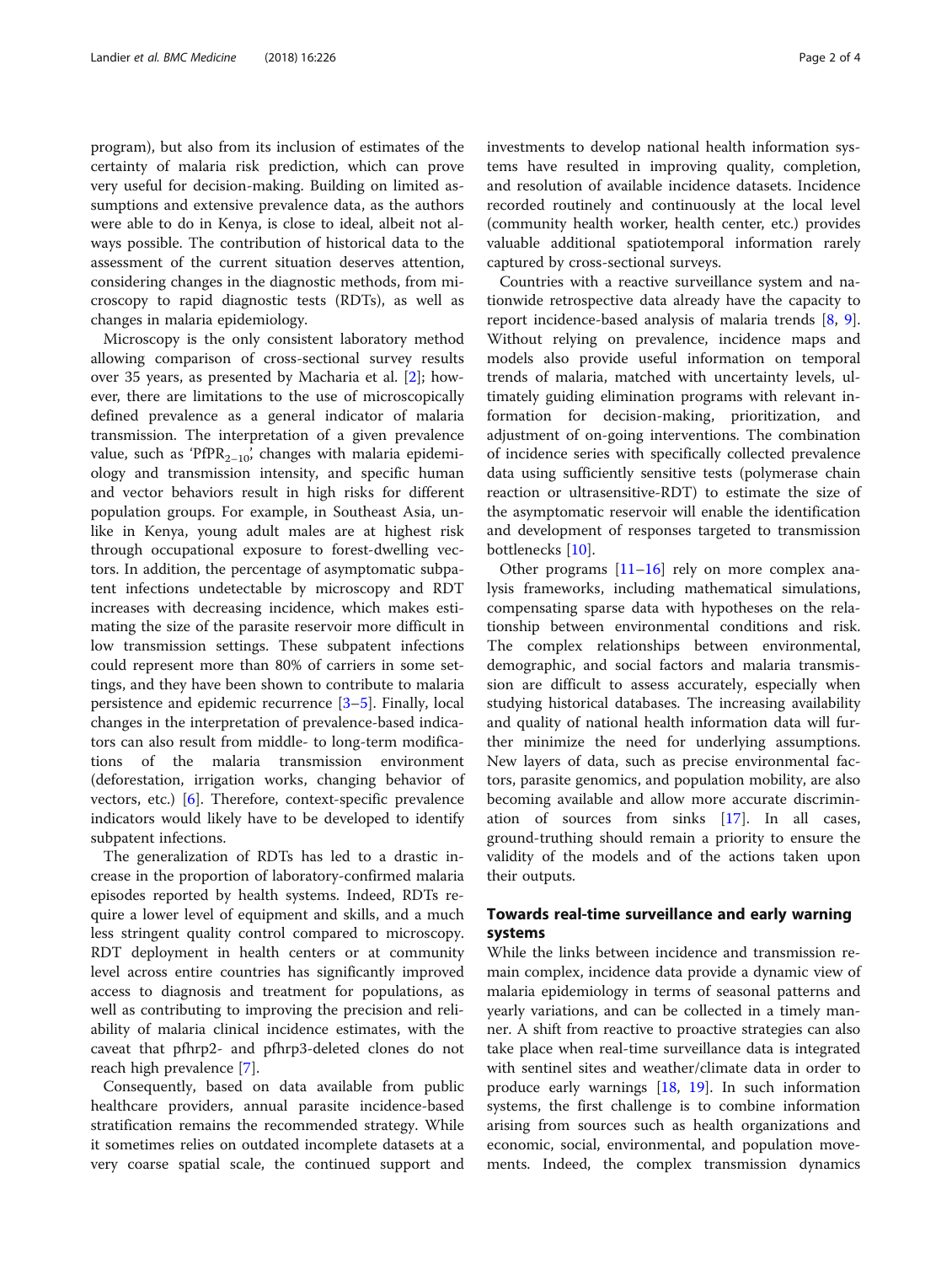<span id="page-2-0"></span>derive from a large range of associated factors. The second challenge is related to the information flow and portfolio of evidence-based and sustainable control strategies. Development of information systems and real-time data should generate retro-information loops, where integrated data is fed back to local-level health professionals (e.g. for inventory management or epidemiological investigations). This approach allows the deployment of locally tailored strategies, such as screening and treatment campaigns, targeted mass drug administration, reactive case detection, contextual community engagements, enhanced vector control, and setting up or reinforcing capacities in a community-based treatment facility in remote villages, to reach elimination in a changing environment.

## Conclusion

Spatiotemporal analysis of malaria dynamics based on epidemiological surveillance systems is needed to collect accurate local information and guide decision-making. As transmission decreases, the heterogeneity of malaria epidemiology increases. In such situations, targeting transmission 'bottlenecks', such as addressing residual foci, persisting transmission periods, and parasite reservoir, becomes a priority. In a changing environment, sustainable and adaptive strategies should now be directed from an informed local level.

#### Acknowledgements

The authors gratefully acknowledge their friend and master Pr Ogobara K Doumbo, deceased in June 2018, for his invaluable scientific work and ideas, and specifically the bottleneck strategies against malaria he was planning on developing.

#### Funding

The authors received no specific funding for this work.

#### Authors' contributions

JL and JG conceived of the main ideas. RP and SR provided critical feedback and additional interpretations. All authors discussed and contributed to the final manuscript. All authors read and approved the final manuscript.

#### Competing interests

The authors declare that they have no competing interests.

## Publisher's Note

Springer Nature remains neutral with regard to jurisdictional claims in published maps and institutional affiliations.

#### Author details

<sup>1</sup> Aix Marseille Univ, INSERM, IRD, SESSTIM, Sciences Economiques & Sociales de la Santé & Traitement de l'Information Médicale, Marseille, France. <sup>2</sup>APHM, Assistance Publique – Hôpitaux de Marseille, Marseille, France. <sup>3</sup>Hôpital Européen, Marseille, France. <sup>4</sup>Sorbonne Université, INSERM, Institut Pierre-Louis d'Epidémiologie et de Santé Publique, AP-HP, Hôpital Pitié-Salpêtrière, Paris, France. <sup>5</sup> Aix Marseille Univ, APHM, INSERM, IRD, SESSTIM, Hop Timone, BioSTIC, Biostatistic & ICT, Marseille, France.

## Received: 26 October 2018 Accepted: 20 November 2018 Published online: 04 December 2018

#### References

- 1. Bannister-Tyrrell M, Verdonck K, Hausmann-Muela S, Gryseels C, Ribera JM, Grietens KP. Defining micro-epidemiology for malaria elimination: systematic review and meta-analysis. Malaria J. 2017;16:164.
- 2. Macharia PM, Giorgi E, Noor AM, Waqo E, Kiptui R, Okiro EA, Snow RW. Spatio-temporal analysis of Plasmodium falciparum prevalence to understand the past and chart the future of malaria control in Kenya. Malaria J. 2018;17:340.
- 3. Okell LC, Bousema T, Griffin JT, Ouédraogo AL, Ghani AC, Drakeley CJ. Factors determining the occurrence of submicroscopic malaria infections and their relevance for control. Nat Commun. 2012;3:1237.
- 4. Coulibaly D, Travassos MA, Tolo Y, Laurens MB, Kone AK, Traore K, Sissoko M, Niangaly A, Diarra I, Daou M, Guindo B, Rebaudet S, Kouriba B, Dessay N, Piarroux R, Plowe CV, Doumbo OK, Thera MA, Gaudart J. Spatio-temporal dynamics of asymptomatic malaria: bridging the gap between annual malaria resurgences in a Sahelian environment. Am J Trop Med Hyg. 2017; 97(6):1761–9.
- 5. Tadesse FG, Slater HC, Chali W, Teelen K, Lanke K, Belachew M, Menberu T, Shumie G, Shitaye G, Okell LC, Graumans W, van Gemert GJ, Kedir S, Tesfaye A, Belachew F, Abebe W, Mamo H, Sauerwein R, Balcha T, Aseffa A, Yewhalaw D, Gadisa E, Drakeley C, Bousema T. The relative contribution of symptomatic and asymptomatic Plasmodium vivax and Plasmodium falciparum infections to the infectious reservoir in a low-endemic setting in Ethiopia. Clin Infect Dis. 2018;66(12):1883–91.
- 6. Imwong M, Nguyen TN, Tripura R, Peto TJ, Lee SJ, Lwin KM, Suangkanarat P, Jeeyapant A, Vihokhern B, Wongsaen K, Van Hue D, Dong le T, Nguyen TU, Lubell Y, von Seidlein L, Dhorda M, Promnarate C, Snounou G, Malleret B, Rénia L, Keereecharoen L, Singhasivanon P, Sirithiranont P, Chalk J, Nguon C, Hien TT, Day N, White NJ, Dondorp A, Nosten F. The epidemiology of subclinical malaria infections in South-East Asia: findings from crosssectional surveys in Thailand-Myanmar border areas, Cambodia, and Vietnam. Malar J. 2015;14:381.
- 7. Beshir KB, Sepulveda N, Bharmal J, Robinson A, Mwanguzi J, Busula AO, de Boer JG, Sutherland C, Cunningham J, Hopkins H. Plasmodium falciparum parasites with histidine-rich protein 2 (pfhrp2) and pfhrp3 gene deletions in two endemic regions of Kenya. Sci Rep. 2017;7(1):14718.
- 8. Wangdi K, Canavati SE, Ngo TD, Tran LK, Nguyen TM, Tran DT, Martin NJ, Clements ACA. Analysis of clinical malaria disease patterns and trends in Vietnam 2009–2015. Malaria J. 2018;17:332.
- 9. DePina AJ, Niang EHA, Andrade AJB, Dia AK, Moreira A, Faye O, Seck I. Achievement of malaria pre-elimination in Cape Verde according to the data collected from 2010 to 2016. Malaria J. 2018;17:236.
- 10. Landier J, Parker DM, Thu AM, Lwin KM, Delmas G, Nosten FH. Malaria Elimination Task Force Group. Effect of generalised access to early diagnosis and treatment and targeted mass drug administration on Plasmodium falciparum malaria in Eastern Myanmar: an observational study of a regional elimination programme. Lancet. 2018;391(10133):1916–26.
- 11. Raso G, Schur N, Utzinger J, Koudou BG, Tchicaya ES, Rohner F, N'Goran EK, Silué KD, Matthys B, Assi S, Tanner M, Vounatsou P. Mapping malaria risk among children in Côte d'Ivoire using Bayesian geo-statistical models. Malaria J. 2012;11:160.
- 12. Sturrock HJW, Cohen JM, Keil P, Tatem AJ, Le Menach A, Ntshalintshali NE, Hsiang MS, Gosling RD. Fine-scale malaria risk mapping from routine aggregated case data. Malaria J. 2014;13:421.
- 13. Riedel N, Vounatsou P, Miller JM, Gosoniu L, Chizema-Kawesha E, Mukonka V, Steketee RW. Geographical patterns and predictors of malaria risk in Zambia: Bayesian geostatistical modelling of the 2006 Zambia national malaria indicator survey (ZMIS). Malaria J. 2010;9:37.
- 14. Samadoulougou S, Maheu-Giroux M, Kirakoya-Samadoulougou F, De Keukeleire M, Castro MC, Robert A. Multilevel and geo-statistical modeling of malaria risk in children of Burkina Faso. Parasites Vectors. 2014;7:350.
- 15. Ouedraogo B, Inoue Y, Kambiré A, Sallah K, Dieng S, Tine R, Rouamba T, Herbreteau V, Sawadogo Y, Ouedraogo LSLW, Yaka P, Ouedraogo EK, Dufour JC, Gaudart J. Spatio-temporal dynamic of malaria in Ouagadougou, Burkina Faso, 2011–2015. Malaria J. 2018;17:138.
- 16. Dambach P, Machault V, Lacaux JP, Vignolles C, Sié A, Sauerborn R. Utilization of combined remote sensing techniques to detect